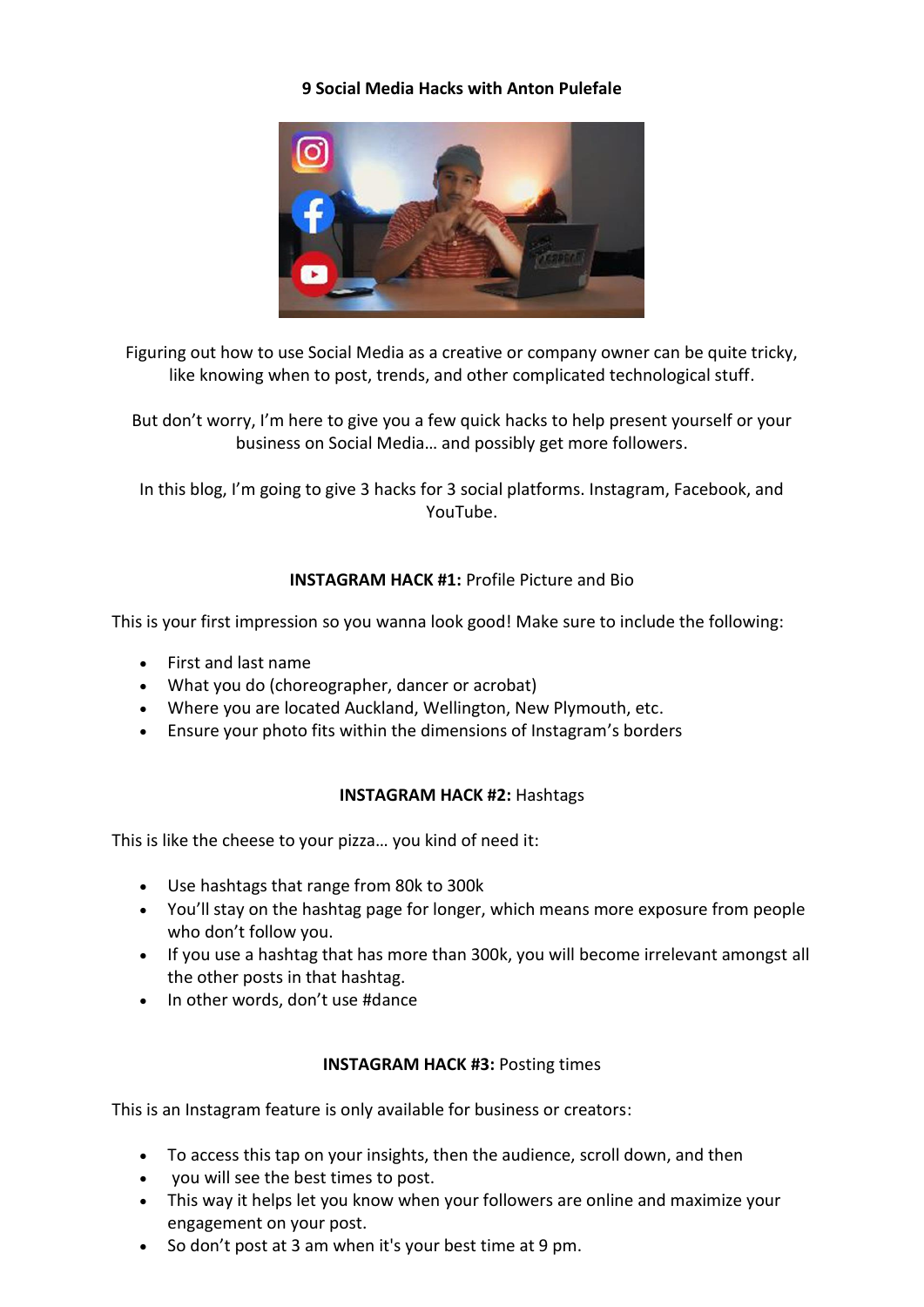# **FACEBOOK HACK #1:** Profile and cover photo

Just like Instagram, you want to make a good first impression:

- To do this, use Canva.com to create a free online account.
- Create a cover photo using one of Canvas many templates to choose from
- Select a dance photo and add text that states what your page is about, eg. choreographer, dancer, creative.
- I recommend using a Headshot as a profile picture and minimizing the empty space.

# **FACEBOOK HACK #2:** Invite all your Facebook friends

Do you have over one thousand friends, but none of them know you make cool work?

- Invite all your friends on Facebook to like your artist page
- To do this, go into your page likes and select invite all friends
- You will be able to gain more followers and interact with your friends and family
- All support counts!

# **FACEBOOK HACK #3:** Share button

- The share button helps engage with your followers.
- For example, you could write "share this post and be in to win a free class, workshop, private lesson with a choreographer"
- You can also add, "tag 2 friends in the comment section below to be in to win."

# **YOUTUBE HACK #1:** Feature video

Create a video that states what your page is about:

- A feature video shows your potential audience what your page is about and what content you upload.
- Do you upload concept videos, skits, challenges? Maybe a show-reel would go there?
- You want to sell yourself as best as possible, so people want to subscribe to you.

# **YOUTUBE HACK #2:** Attractive thumbnail

Make people want to click on your video with an eye-catching thumbnail!

- Frame a photo or screenshot a cool moment in your video
- Go to Canva.com
- Place a title that states what the video is about, song title, piece name, etc.
- Add filters for the ultimate clickbait effect!